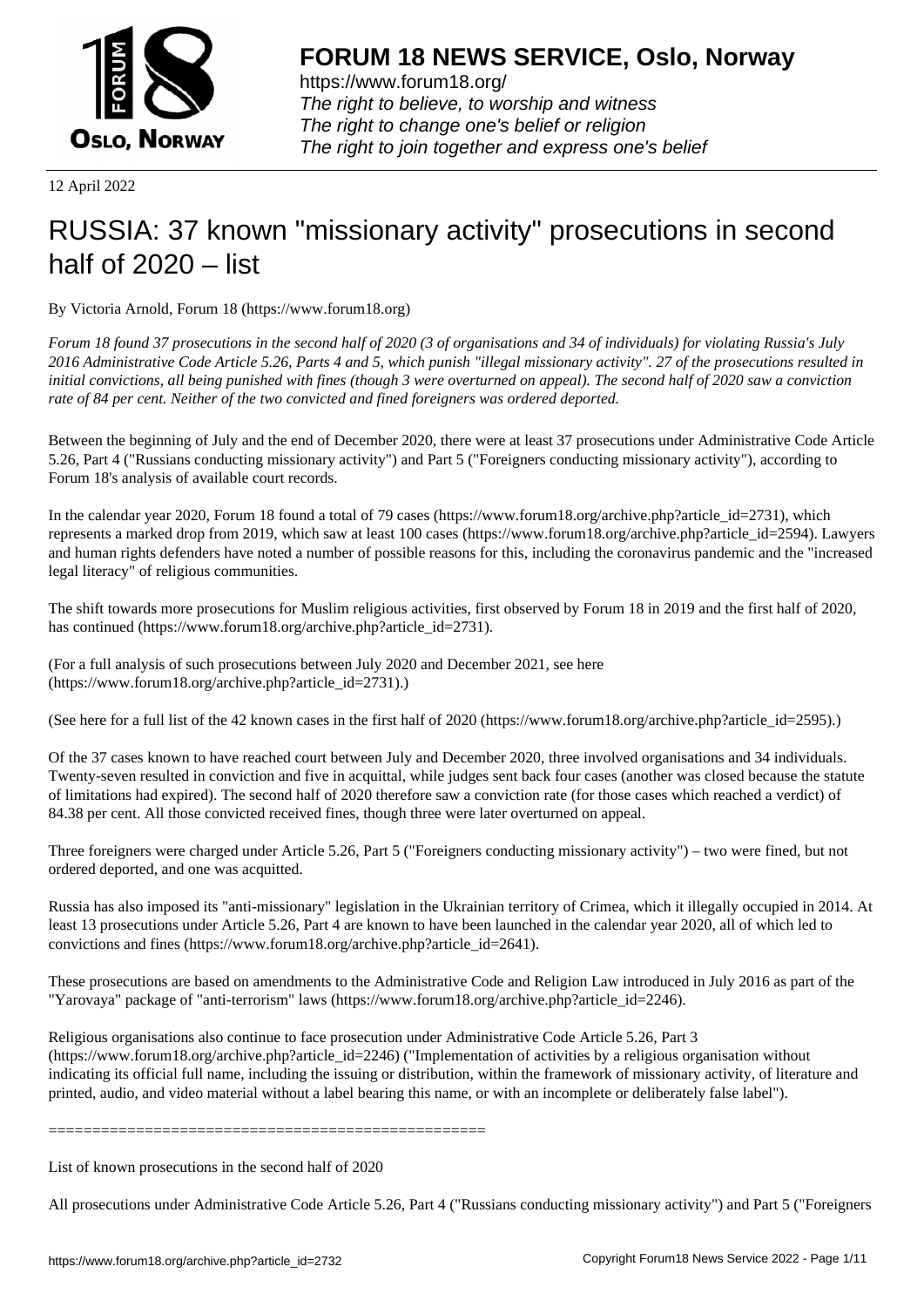hearing. The list is based on court decisions and court records seen by Forum 18, and other information.

A fine of 50,000 Roubles represented just over four weeks' average wages in 2020 for those in work or 13 weeks' average state retirement pension.

1) 6 July 2020

Part 5

Name: Valery Zukkau

Punishment: 30,000 Roubles without deportation

Court: Zakamensk District Court, Republic of Buryatiya

Circumstances: same case as Kushnarev (below) – Baptist and German citizen charged because he "read the Bible and interpreted it from the point of view of [Baptist beliefs], [and] called on those present to become followers of the Church of Evangelical Christian-Baptists", without documents authorising him to carry out missionary activity, while on a trip to the countryside with parishioners (later interrupted by two FSB border force officers, as trip took place in border zone) – two people then made written reports that they were not members of the church and had been invited on the trip by presbyter Kushnarev (below)

Appeal: unsuccessful – 4 August 2020, Supreme Court of Republic of Buryatiya; cassational, unsuccessful – 29 October 2020, 8th Cassational Court, Kemerovo

2) 13 July 2020

Name: I.L. Arndt

Punishment: unknown fine

Court: Lazarevsky District Magistrate's Court No. 96, Sochi, Krasnodar Region

Circumstances: unknown

Appeal: none

3) 23 July 2020

Name: Aleksey Petrovich Kushnarev

Punishment: 5,000 Roubles

Court: Zakamensk District Magistrate's Court, Republic of Buryatiya

Circumstances: same case as Zukkau (above) – Baptist presbyter charged because he "read sermons, read the Bible, sang religious songs" and "pointed out the advantages of [his beliefs] over other religions" at a parish picnic in the countryside (later interrupted by two FSB border force officers, as trip took place in border zone); two attendees, one of whom was an FSB officer (who stated that he was not there on duty), testified that they were not members of the church and had been invited by defendant

Appeal: unsuccessful – 20 October 2020, Zakamensk District Court, Republic of Buryatiya

4) 4 August 2020

Name: Roman Viktorovich Finogenov

Punishment: 35,000 Roubles

Court: Anapa City Court, Krasnodar Region

Circumstances: pastor of Pentecostal "Tree of Life" Church (religious group) charged for creating website inviting people to services and displaying his phone number for people to seek further information, without having submitted notification of existence of religious group: "These actions testify to the dissemination of information about beliefs among persons who are not participants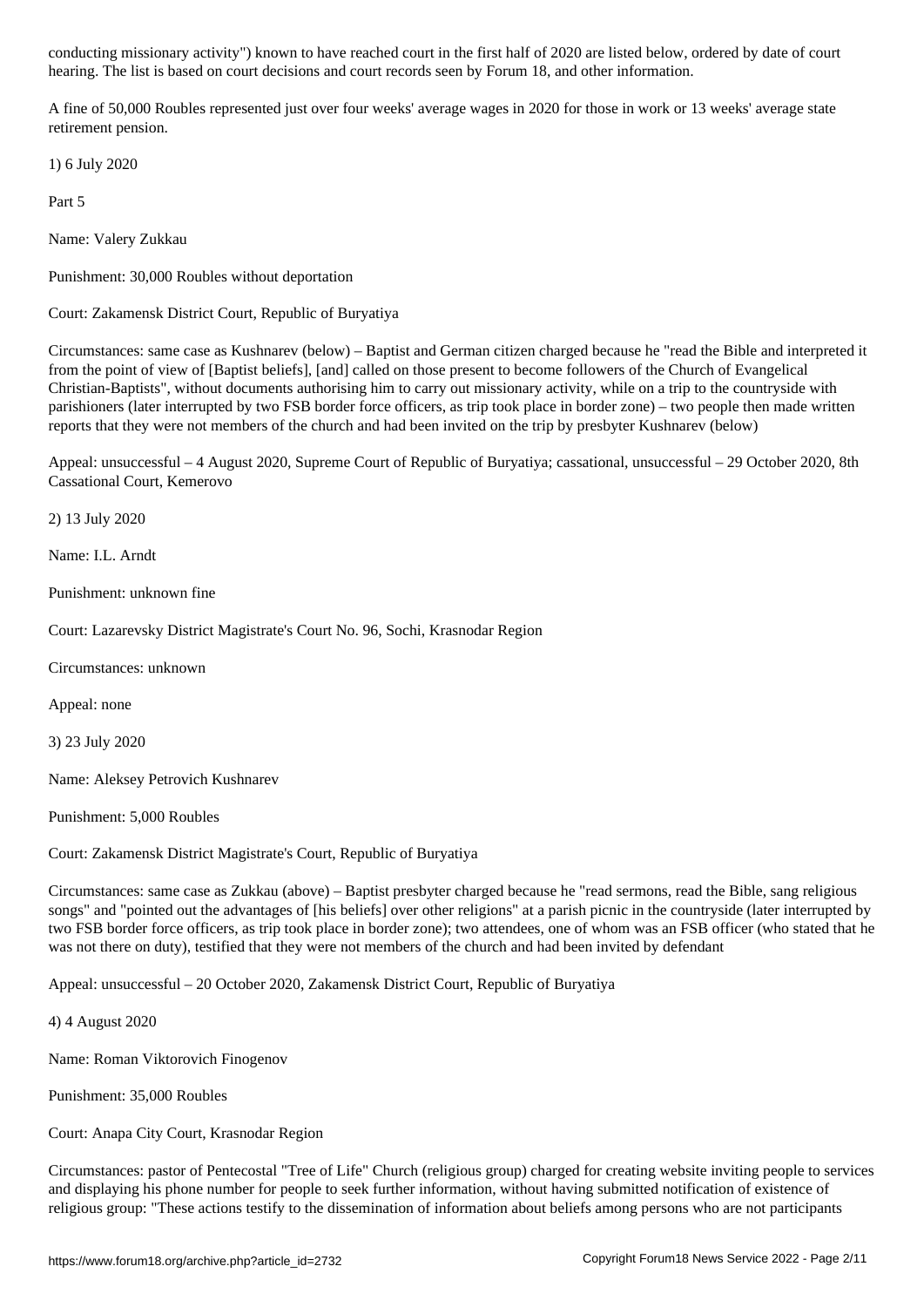religious association.. So, in the absence of notification of the beginning of the activities of the religious association 'Tree of Life Church – Anapa', the [defendant] in disseminating information about the activities of the religious association, carried out missionary activities."

Appeal: none

5) 7 August 2020

Part 5

Name: Firuz Ilkhomkhudzhayevich Aluyev

Punishment: none – acquitted

Court: Bezhitsky District Court, Bryansk

Circumstances: Muslim student of unknown citizenship charged by police (apparently after report of violation of Religion Law) for performing namaz with five fellow students in university hostel, "not having the proper education and not belonging to a religious organisation"; judge cites 2018 Constitutional Court definition of "missionary activity"

 $(\text{https://www.forum18.org/archive.php?article id=2377})$  and notes that no evidence presented that defendant disseminated information about his beliefs among people who were not adherents of those beliefs, and that "In itself, the collective reading of prayers and the conduct of religious rites without the presence of the defining feature of missionary activity does not constitute an offence" under Part 5

Appeal: none

6) 18 August 2020

Name: V. Yu. Gruzdev

Punishment: none – acquitted

Court: Soviet District Magistrate's Court No. 22, Ryazan

Circumstances: Society for Krishna Consciousness adherent charged by police for chanting mantras during a street procession, "aimed at involving citizens of Ryazan in a religious group in which they were not participants" ; judge does not cite 2018 Constitutional Court ruling (https://www.forum18.org/archive.php?article\_id=2377) explicitly, but takes principles into account in concluding that defendant "committed no actions aimed at disseminating information about his beliefs among persons who were not participants (members, followers) of this religious association, with the aim of involving these persons as participants (members, followers) of the religious association by means of an appeal to their consciousness, will, [or] feelings".

Appeal: none

7) 24 August 2020

Name: Vitaly Viktorovich Solokhnenko

Punishment: unknown fine

Court: Petropavlovsk-Kamchatsky District Magistrate's Court No. 8, Kamchatka Region

Circumstances: unknown

Appeal: none

8) 26 August 2020

Name: Barakyat Local Muslim Religious Organisation

Punishment: 50,000 Roubles

Court: Zasviyazhsky District Magistrate's Court No. 8, Ulyanovsk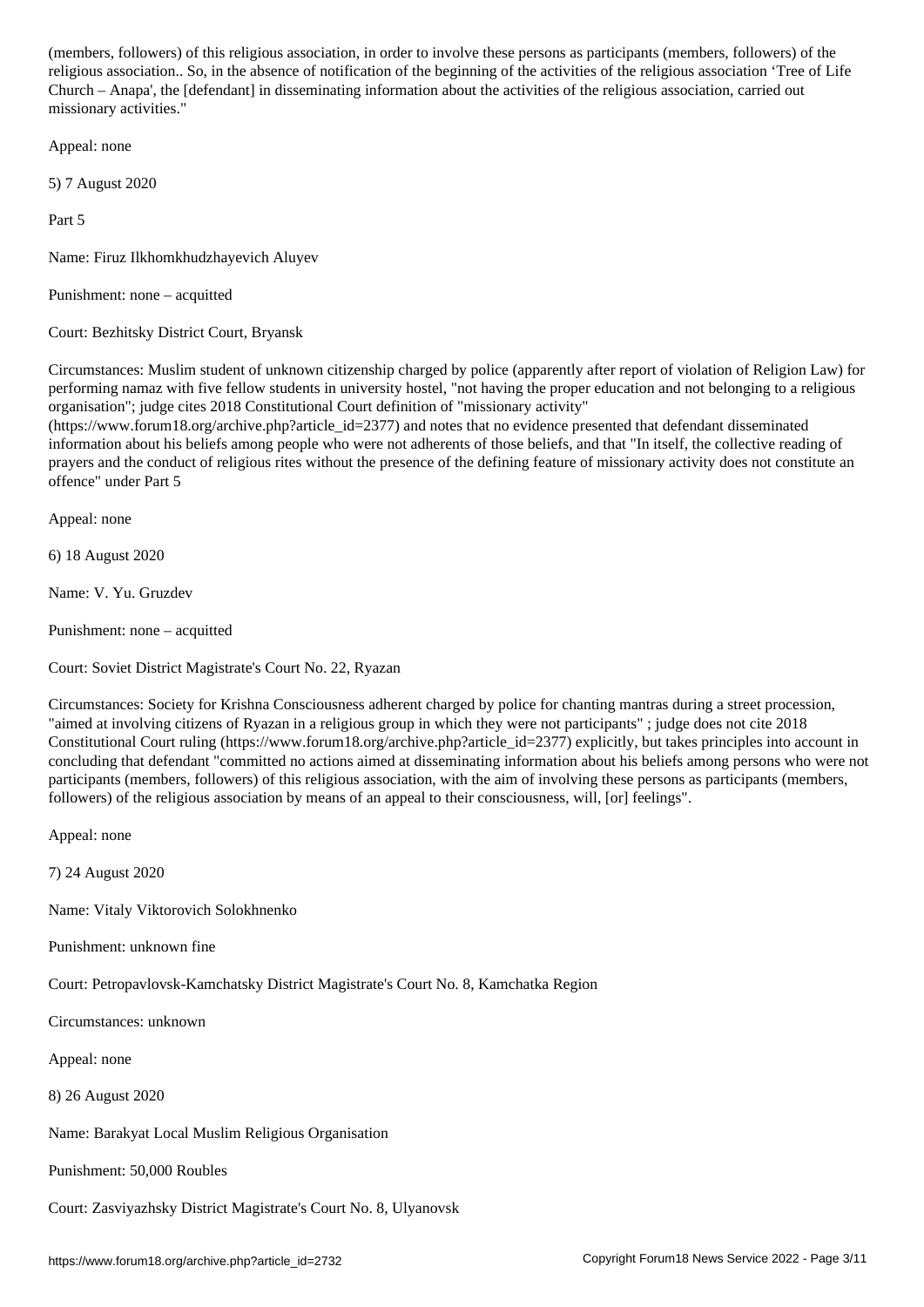Circumstances: after Justice Ministry inspection, based on information from FSB, local Muslim organisation charged for "carrying out its activities" on a land plot belonging to another religious association (Regional Spiritual Administration of Muslims of Ulyanovsk Region), to which former has no formal right of use; defence argued building is a mosque and that no non-Muslims are present; judge noted 2018 Constitutional Court definition (https://www.forum18.org/archive.php?article\_id=2377) but convicts on basis of property rights and testimony of witness that imam and women working at mosque told her about Islam when asked and she subsequently converted.

Appeal: unsuccessful – 30 September 2020, Zasviyazhsky District Court, Ulyanovsk

9) 28 August 2020

Name: Eduard Anatolyevich Grabovenko

Punishment: none – acquitted

Court: Motovilikha District Magistrate's Court No. 4, Perm

Circumstances: Pentecostal pastor (Russian Church of Evangelical Christians (Pentecostals)) charged for posting video for children on New Testament Church's YouTube channel entitled "Who does not believe in the Lord deserves death!", found by police during internet monitoring – expert conclusion states that this may exert "intense psychological influence" and violates Federal Law "On the protection of children from information harmful to their health and development"; Article 24.2 of Religion Law prohibits missionary activity which may harm the morality and health of citizens; other employees of church testify that posting videos online is the responsibility of the technical department, not the senior pastor; judge cites Constitutional Court's 2018 clarification of missionary activity (https://www.forum18.org/archive.php?article\_id=2377); police report cites incorrect date of posting and does not give exact address of video (only search query); judge concludes that there is no evidence that pastor posted specific video – case file contains screenshot and CD-ROM showing only video about Easter.

Appeal: none

10) 10 September 2020

Name: Aleksey Borisovich Stepanov

Punishment: none – acquitted

Court: Solombalsky District Magistrate's Court No. 1, Arkhangelsk

Circumstances: Council of Churches Baptist pastor charged with unlawful missionary activity on a date on which he was in fact in hospital; police used date of registration of materials relating to the case, rather than proven date of alleged offence

Appeal: none

11) 16 September 2020

Name: Friendship [Druzhba] Cultural Educational Centre

Punishment: 100,000 Roubles

Court: Kurchatovsky District Magistrate's Court No. 8, Chelyabinsk

Circumstances: after prosecutor's office and FSB inspection, cultural centre charged for carrying out missionary activity in residential premises and while not registered as a religious organisation, ie. running a madrasah for children in a property given to director for free use as his residence; court concludes that no evidence was presented of parental consent for all but four children, or that all the children and their parents were Muslims; appeal judge acquits on basis of 2018 Constitutional Court definition (https://www.forum18.org/archive.php?article\_id=2377) (ie. no evidence presented that children followed any other faith, holding of religious rites and ceremonies and teaching of religion do not in themselves constitute missionary activity, therefore "defining feature" lacking) and fact that onus is on prosecution to prove guilt

Appeal: successful (no offence committed) – 7 December 2020, Kurchatovsky District Court, Chelyabinsk

12) 17 September 2020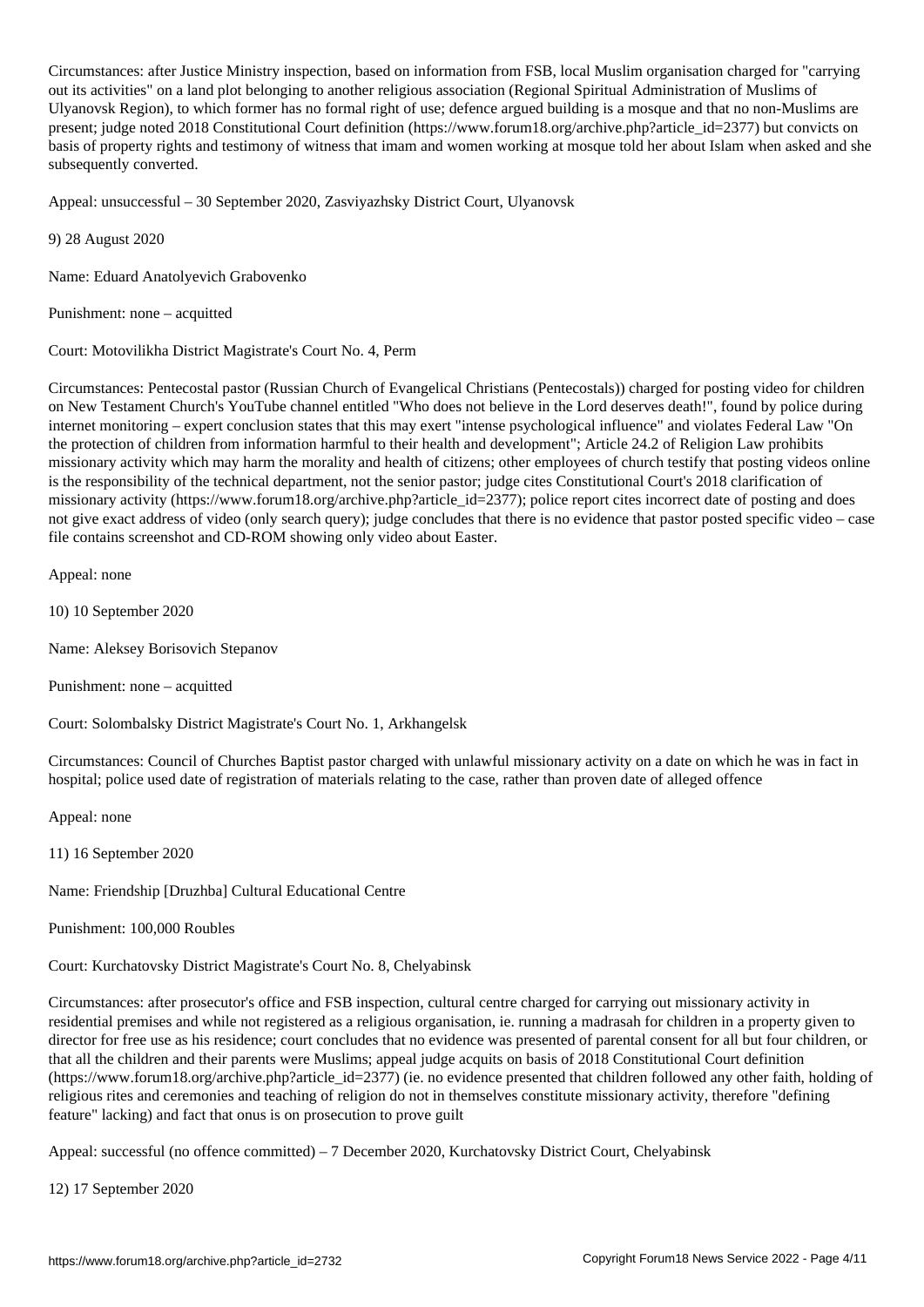Punishment: 5,000 Roubles

Court: Kurchatovsky District Magistrate's Court No. 7, Chelyabinsk

Circumstances: unknown

Appeal: none

13) 23 September 2020

Name: Arzi Rashidovich Vushizov

Punishment: none – sent back for technical reasons

Court: Rovnoye District Magistrate's Court No. 1, Saratov Region

Circumstances: same case as Bishanlo (below) – after inspection by Centre for Countering Extremism, Muslim charged for holding prayers in prayer house without submitting notification of the existence of a religious group and without carrying authorisation from a religious group

Appeal: none

14) 6 October 2020

Name: Local Muslim Religious Organisation "Makhallya Syuyumbike" No. 2735

Punishment: 50,000 Roubles

Court: Cherdakly District Magistrate's Court No. 2, Ulyanovsk Region

Circumstances: after inspection by FSB, local Muslim organisation charged for holding services in a mosque for which the building permit had been annulled, led by an imam who had no authorising documents from the organisation; also charged under Part 3.

Appeal: unsuccessful – 7 December 2020, Cherdakly District Court, Ulyanovsk Region

15) 9 October 2020

Name: Andrey Ivanovich Zhuravlyov

Punishment: 5,000 Roubles

Court: Factory District Magistrate's Court No. 5, Novokuznetsk, Kemerovo Region

Circumstances: Protestant pastor fined for holding services on residential premises in the presence of people who were not members of the church; defence appeal noted 2018 Constitutional Court definition (https://www.forum18.org/archive.php?article\_id=2377)

Appeal: successful (statute of limitations) – 8 December 2020, Factory District Court, Novokuznetsk, Kemerovo Region

16) 12 October 2020

Name: Nikolay Ivanovich Pilnyak

Punishment: 5,000 Roubles

Court: Tayga Magistrate's Court No. 1, Kemerovo Region

Circumstances: Evangelical Protestant pastor charged for holding worship meetings at his home, uploading videos of them to VKontakte, and carrying out evangelisation and baptisms among people his church helps – without having submitted notification of the existence of a religious group

Appeal: cassational, unsuccessful – 5 March 2021, 8th Cassational Court, Kemerovo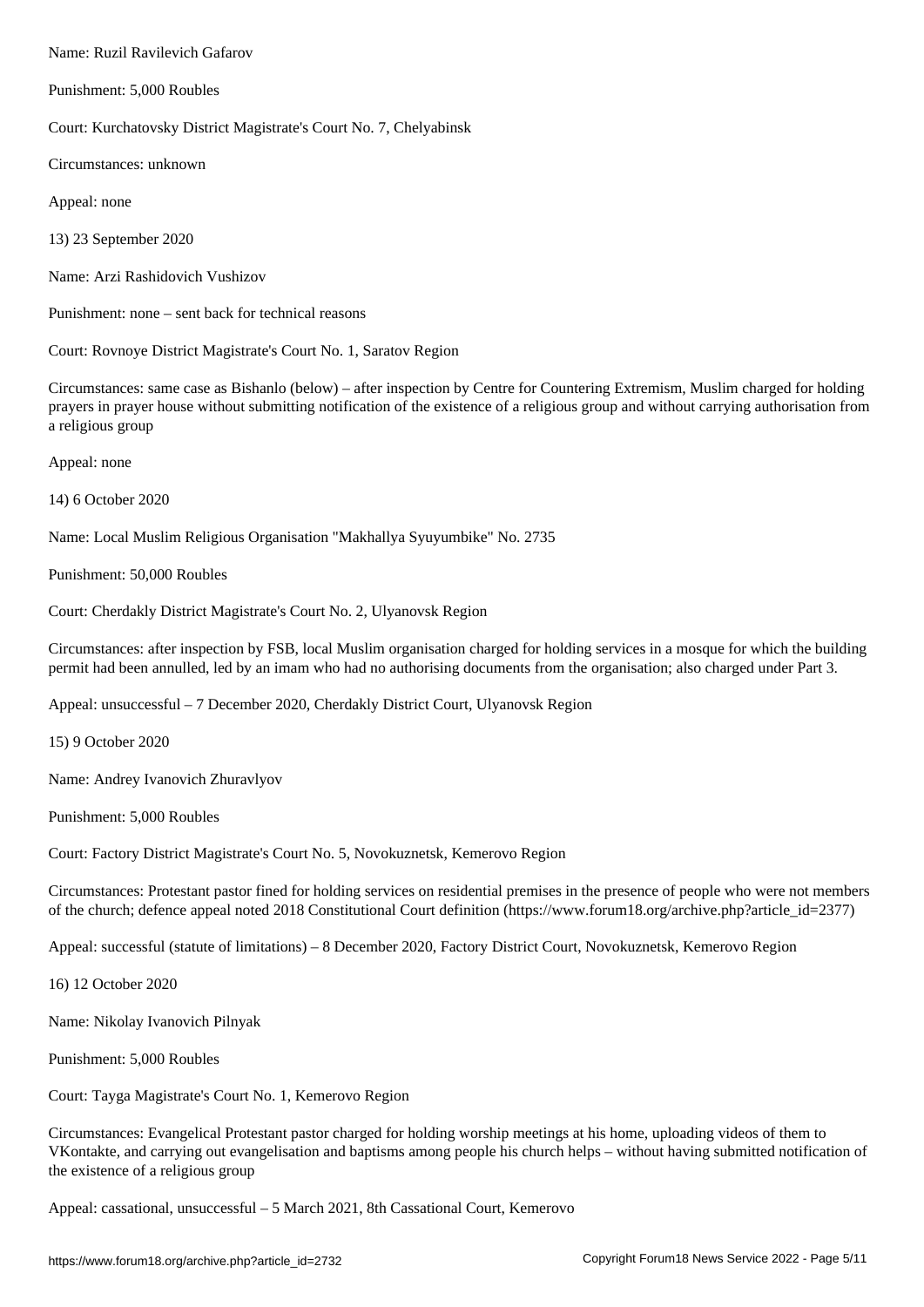Name: Omar Gosenkhanovich Gambulatov

Punishment: none – case sent back and not resubmitted

Court: Zimovniki District Magistrate's Court No. 1, Rostov Region

Circumstances: from November 2021, chairman of "Iskhan" Local Muslim Religious Organisation – details unknown (unclear whether same case as Zagirov – below)

Appeal: none

18) 13 October 2020

 $17$  October 2020  $\pm$ 

Name: A.M. Zagirov

Punishment: none – sent back for lack of evidence (and not resubmitted)

Court: Zimovniki District Magistrate's Court No. 2, Rostov Region

Circumstances: Muslim charged for carrying out unspecified missionary activity without being a member of the Spiritual Administration of Muslims of Rostov Region – judge notes absence of evidence that police had sought or received confirmation of this from the Spiritual Administration, or any evidence of any people to whom defendant had disseminated his beliefs (unclear whether same case as Gambulatov – above).

Appeal: none

19) 13 October 2020

Name: Kasim Magomedapandiyevich Dzhantemirov

Punishment: 5,000 Roubles

Court: Martynovsky District Magistrate's Court No. 1, Rostov Region

Circumstances: leader of Muslim religious group "Khidayat" charged by police for carrying out unspecified "missionary activity" in the group's prayer house without authorisation from the religious group

Appeal: none

20) 14 October 2020

Part 5

Name: Yury Nikolayevich Sidorenko

Punishment: 30,000 Roubles without deportation

Court: Engels District Court, Saratov Region

Circumstances: unknown citizenship, unknown religious affiliation; defendant charged for carrying out unspecified missionary activity without having submitted notification of the existence of a religious group

Appeal: none

21) 22 October 2020

Name: Yury Sergeyevich Biryukov

Punishment: 5,000 Roubles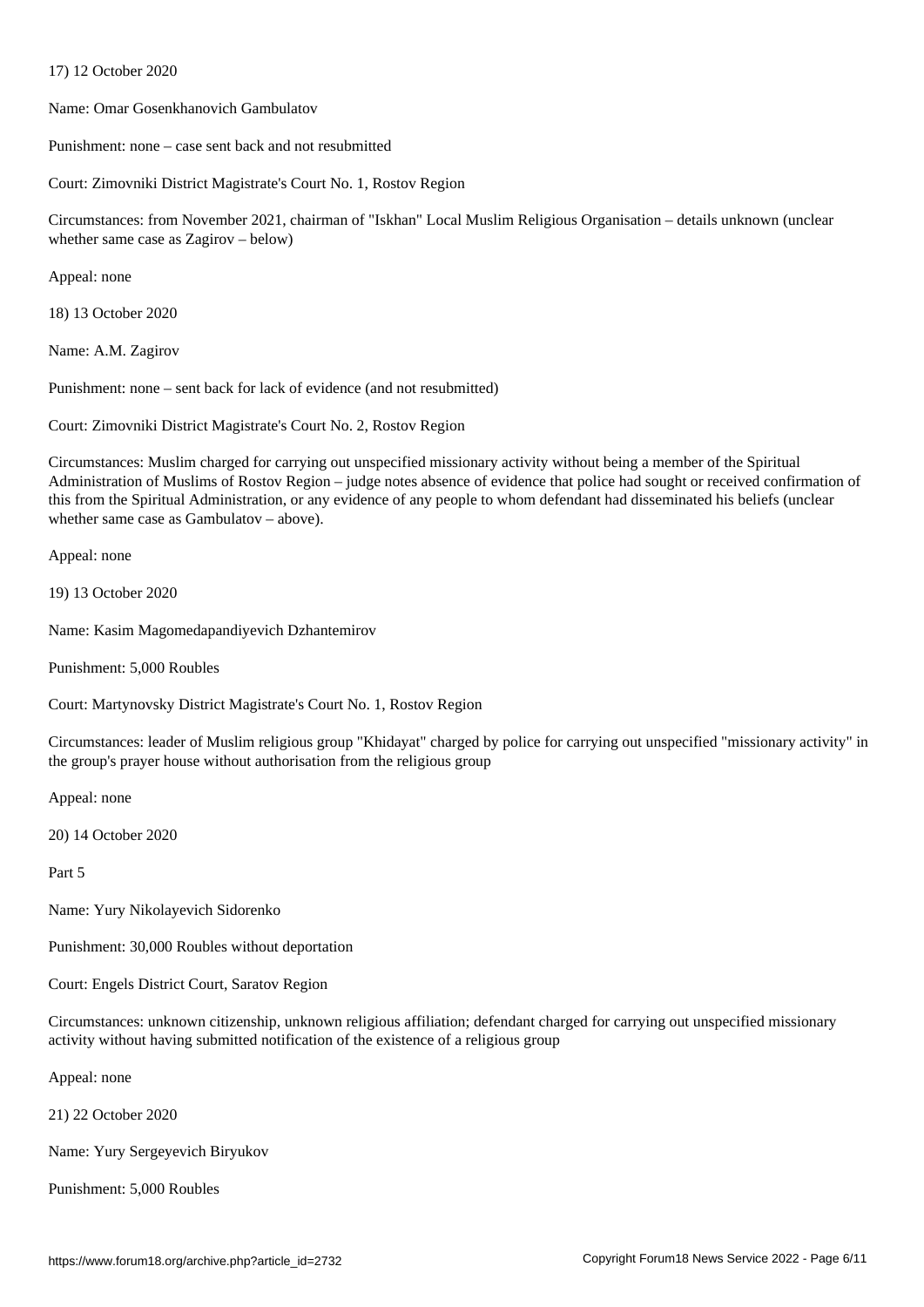Circumstances: Hare Krishna adherent charged by police for posting invitation to religious event on VKontakte without authorisation from his religious group to carry out missionary activity – despite fact that post was made in VKontakte group for members of community; two witnesses who were not members of the religious group testified that they had attended the worship service, having found the information online; judge notes that defendant's actions meet the Constitutional Court's 2018 definition of missionary activity (https://www.forum18.org/archive.php?article\_id=2377).

Appeal: unsuccessful – 1 December 2020, Soviet District Court, Oryol

22) 23 October 2020

Name: Vladimir Vladimirovich Lakhtikov

Punishment: none – case sent back and not resubmitted

Court: Soviet District Magistrate's Court No. 19, Ryazan

Circumstances: Council of Churches Baptist pastor – details unknown

Appeal: by prosecutor, unsuccessful (rejected without consideration) – 15 February 2021, Soviet District Court, Ryazan

23) 27 October 2020

Name: Pansher Abdurovich Bishanlo

Punishment: 5,000 Roubles

Court: Rovnoye District Magistrate's Court No. 1, Saratov Region

Circumstances: same case as Vushizov (above) – after inspection by Centre for Countering Extremism, imam charged for holding prayers in Muslim prayer house without submitting notification of existence of religious group and without carrying authorisation from a religious group; defendant states that he carries out missionary activity on behalf of the Spiritual Administration of Muslims of Saratov Region, but has no documents confirming this.

Appeal: none

24) 2 November 2020

Name: Pavel Aleksandrovich Ergardt

Punishment: 5,000 Roubles

Court: Myski Magistrate's Court No. 2, Kemerovo Region

Circumstances: Council of Churches Baptist pastor charged by police for holding service in prayer house, without having submitted notification of the existence of a religious group; witness stated that defendant had repeatedly invited him and others to services; defence appeal noted both 2018 Constitutional Court definition of missionary activity (https://www.forum18.org/archive.php?article\_id=2377) and Constitutional Court ruling of 15 October 2018 which states that lack of notification is not grounds for prosecution under Part 4

Appeal: unsuccessful – 17 December 2020, Myski City Court, Kemerovo Region

25) 6 November 2020

Name: Sergey Zhamsuyevich Baldanov

Punishment: 10,000 Roubles

Court: Central District Magistrate's Court No. 250, Sochi, Krasnodar Region

Circumstances: Falun Gong adherent charged by prosecutor on basis of FSB surveillance, for distributing literature in a square next to a monument, without authorisation from a Falun Gong religious organisation; "using the printed edition of the book 'Falun Gong'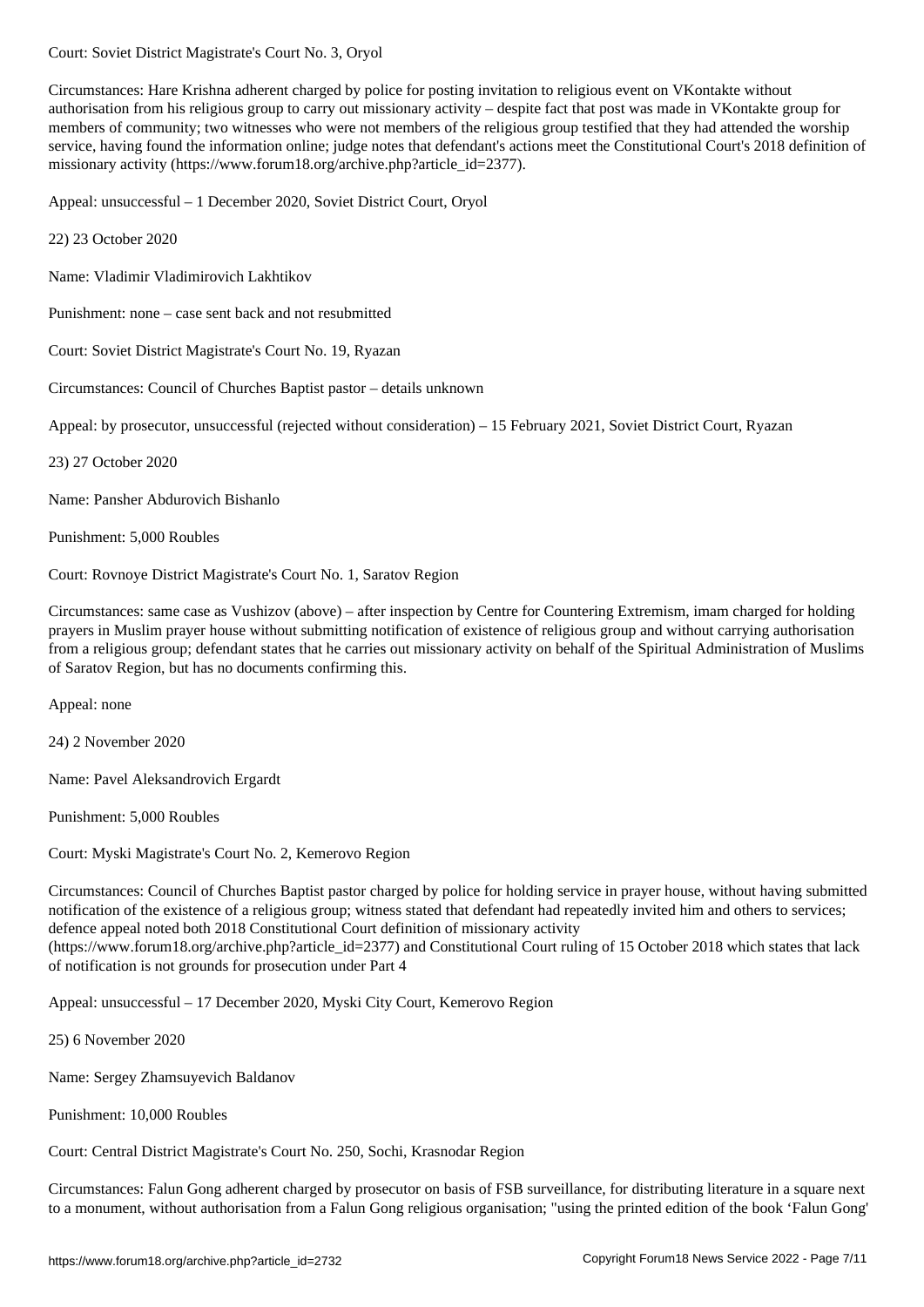involved potential followers in participating in practical exercises, [and invited them] to acquaint themselves with other literature on [a Falun Dafa website]".

Appeal: unsuccessful on 15 January 2021, Central District Court, Sochi; cassational, successful (case sent for re-examination at district court) – 6 July 2021, 4th Cassational Court, Krasnodar; original verdict upheld at repeat appeal – 15 November 2021, Central District Court, Sochi

26) 16 November 2020

Name: A. Yu. Laptev

Punishment: 5,000 Roubles

Court: Tractor Factory District Magistrate's Court No. 6, Chelyabinsk

Circumstances: charged for holding services in a temporary church (in own flat) of the under construction New Iveriya / Nativity of Christ monastery without submitting notification of the existence of a religious group.

Appeal: none

27) 20 November 2020

Name: Dmitry Aleksandrovich Berdnikov

Punishment: 5,000 Roubles

Court: Pochep District Magistrate's Court No. 48, Bryansk Region

Circumstances: Council of Churches Baptist pastor charged by police and Interior Ministry Counter-Extremism centre personnel (who attended and filmed worship) for holding services in parishioner's home without authorisation from religious group and without submitting notification of existence of religious group; defendant also charged under Part 3 (for lack of a sign on the premises – case closed on 20 November 2020) and Article 19.7 (considered alongside Part 4).

Appeal: unsuccessful – 18 January 2021, Pochep District Court, Bryansk Region

28) 20 November 2020

Name: S.G. Barabanov

Punishment: none – acquitted

Court: Kurchatovsky District Magistrate's Court No. 4, Chelyabinsk

Circumstances: Society for Krishna Consciousness adherent charged for reading scripture at home and posting it on the internet – interpreted by law enforcement as missionary activity on residential premises

Appeal: none

29) 16 December 2020

Name: Aleksandr Viktorovich Smitchenko (Archimandrite Artyomy)

Punishment: 5,000 Roubles

Court: Neklinovsky District Magistrate's Court No. 2, Rostov Region

Circumstances: Russian Orthodox Autonomous Church priest charged (by prosecutor, after report from member of the public who attended service) for holding service in a church "where the participants sang religious hymns, read the Bible, [and] prayed, and for disseminating his beliefs there among persons who are not participants (members) of a religious association, in order to involve them as participants (members, followers) of the religious association, the Sovetka village podvorye of the Suzdal Diocese of the Russian Orthodox Autonomous Church" – without authorisation from a religious group and without submitting notification of the existence of a religious group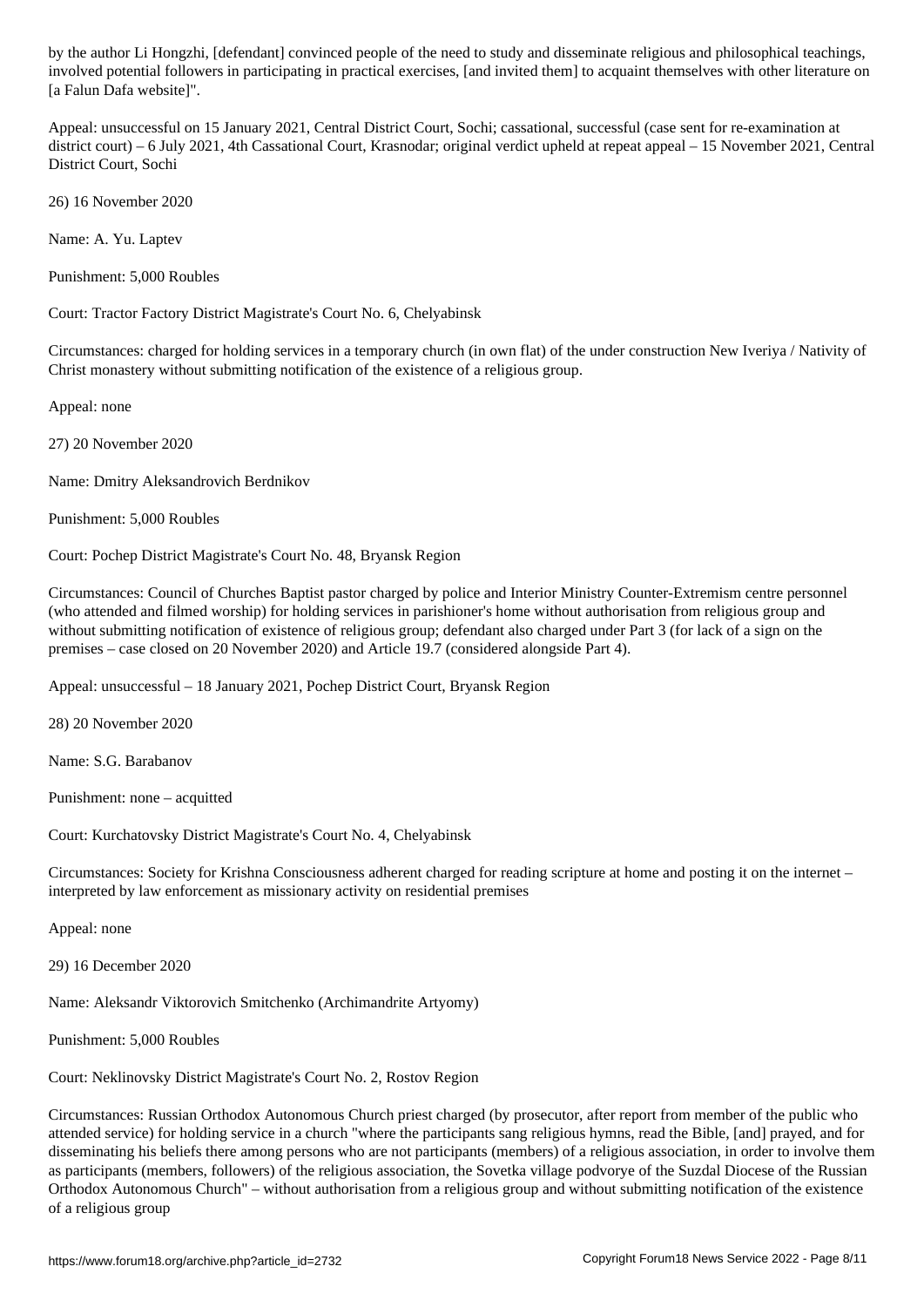Appeal: none

30) 17 December 2020

Name: Mukhammad Bikhishti Matlabkhonovich Isayev

Punishment: unknown fine

Court: Bolshoye Selo District Magistrate's Court No. 1, Yaroslavl Region

Circumstances: unknown

Appeal: none

31) 24 December 2020

Name: N.A. Vesina

Punishment: none – statute of limitations

Court: Novorossiysk Magistrate's Court No. 83, Krasnodar Region

Circumstances: Society for Krishna Consciousness adherent charged by Interior Ministry Counter-Extremism Centre for creating website with information about religious events without submitting notification of the existence of a religious group

Appeal: none

32) 29 December 2020

Name: Magomed Shamsulvarayevich Gazimagomedov

Punishment: 5,000 Roubles

Court: Kirov District Magistrate's Court No. 94, Makhachkala, Republic of Dagestan

Circumstances: after inspection by police, FSB, and Interior Ministry counter-extremism officers, Muslim charged for conducting lessons in Arabic grammar and Islam without authorising documentation; same case as Musayeva, Abulmuslimova, Abakarova, and Kolova (see below)

Appeal: none

33) 29 December 2020

Name: Aminat Sakhratulayevna Musayeva

Punishment: 5,000 Roubles

Court: Kirov District Magistrate's Court No. 94, Makhachkala, Republic of Dagestan

Circumstances: after inspection by police, FSB, and Interior Ministry counter-extremism officers, Muslim charged for conducting lessons in Arabic grammar and Islam without authorising documentation; same case as Gazimagomedov (see above) and Abulmuslimova, Abakarova, and Kolova (see below)

Appeal: none

34) 29 December 2020

Name: Rukiyat Khalidovna Abulmuslimova

Punishment: 5,000 Roubles

Court: Kirov District Magistrate's Court No. 94, Makhachkala, Republic of Dagestan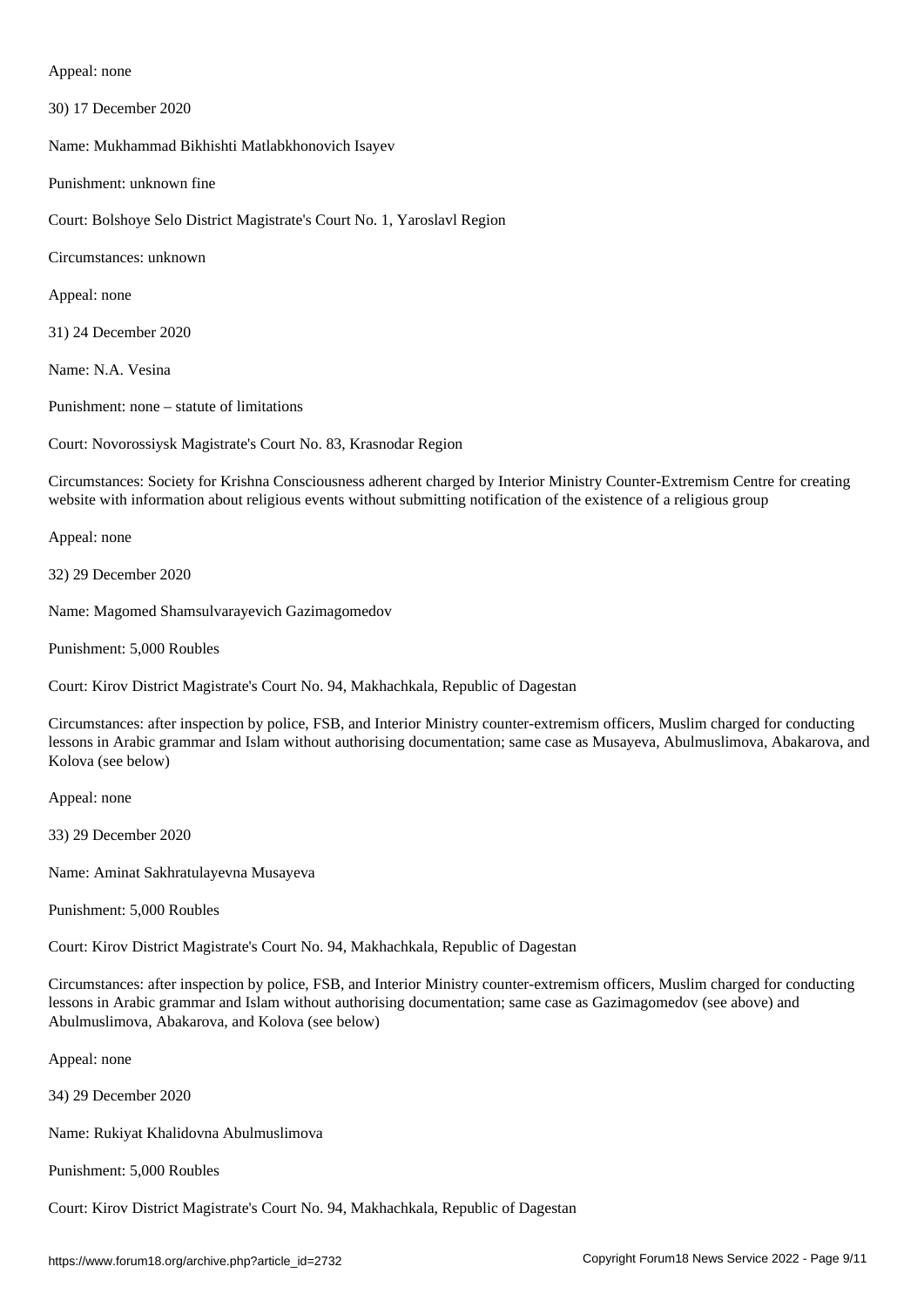Circumstances: after inspection by police, FSB, and Interior Ministry counter-extremism officers, Muslim charged for conducting lessons in Arabic grammar and Islam without authorising documentation; same case as Gazimagomedov and Musayeva (see above) and Abakarova and Kolova (see below)

Appeal: none

35) 29 December 2020

Name: Ayshat Magomedovna Abakarova

Punishment: 5,000 Roubles

Court: Kirov District Magistrate's Court No. 94, Makhachkala, Republic of Dagestan

Circumstances: after inspection by police, FSB, and Interior Ministry counter-extremism officers, Muslim charged for conducting lessons in Arabic grammar and Islam without authorising documentation; same case as Gazimagomedov, Musayeva, and Abulmuslimova (see above) and Kolova (see below)

Appeal: none

36) 29 December 2020

Name: Bayzanat Gadzhiyevna Kolova

Punishment: 5,000 Roubles

Court: Kirov District Magistrate's Court No. 94, Makhachkala, Republic of Dagestan

Circumstances: after inspection by police, FSB, and Interior Ministry counter-extremism officers, Muslim charged for conducting lessons in Arabic grammar and Islam without authorising documentation; same case as Gazimagomedov, Musayeva, Abulmuslimova, and Abakarova (see above)

Appeal: none

37) 29 December 2020

Name: Magomedrasul Gaydarovich Gimbatov

Punishment: 5,000 Roubles

Court: Railway District Magistrate's Court No. 3, Khabarovsk

Circumstances: imam and head of education department of Spiritual Administration of Muslims of Asiatic Russia charged for holding Friday prayers in mosque belonging to Administration (centralised religious organisation), without having submitted notification of existence of religious group and without authorisation from religious group; appeal judge concludes that case materials contain insufficient evidence of offence

Appeal: successful (unproven circumstances) – 23 March 2021, Railway District Court, Khabarovsk

(END)

Full reports on freedom of thought, conscience and belief in Russia (https://www.forum18.org/archive.php?query=&religion=all&country=10)

For more background see Forum 18's survey of the general state of freedom of religion and belief in Russia (https://www.forum18.org/archive.php?article\_id=2246), as well as Forum 18's survey of the dramatic decline in this freedom related to Russia's Extremism Law (https://www.forum18.org/archive.php?article\_id=2215)

A personal commentary by the Director of the SOVA Center for Information and Analysis (https://www.sova-center.ru), Alexander Verkhovsky, about the systemic problems of Russian "anti-extremism" laws (https://www.forum18.org/archive.php?article\_id=1468)